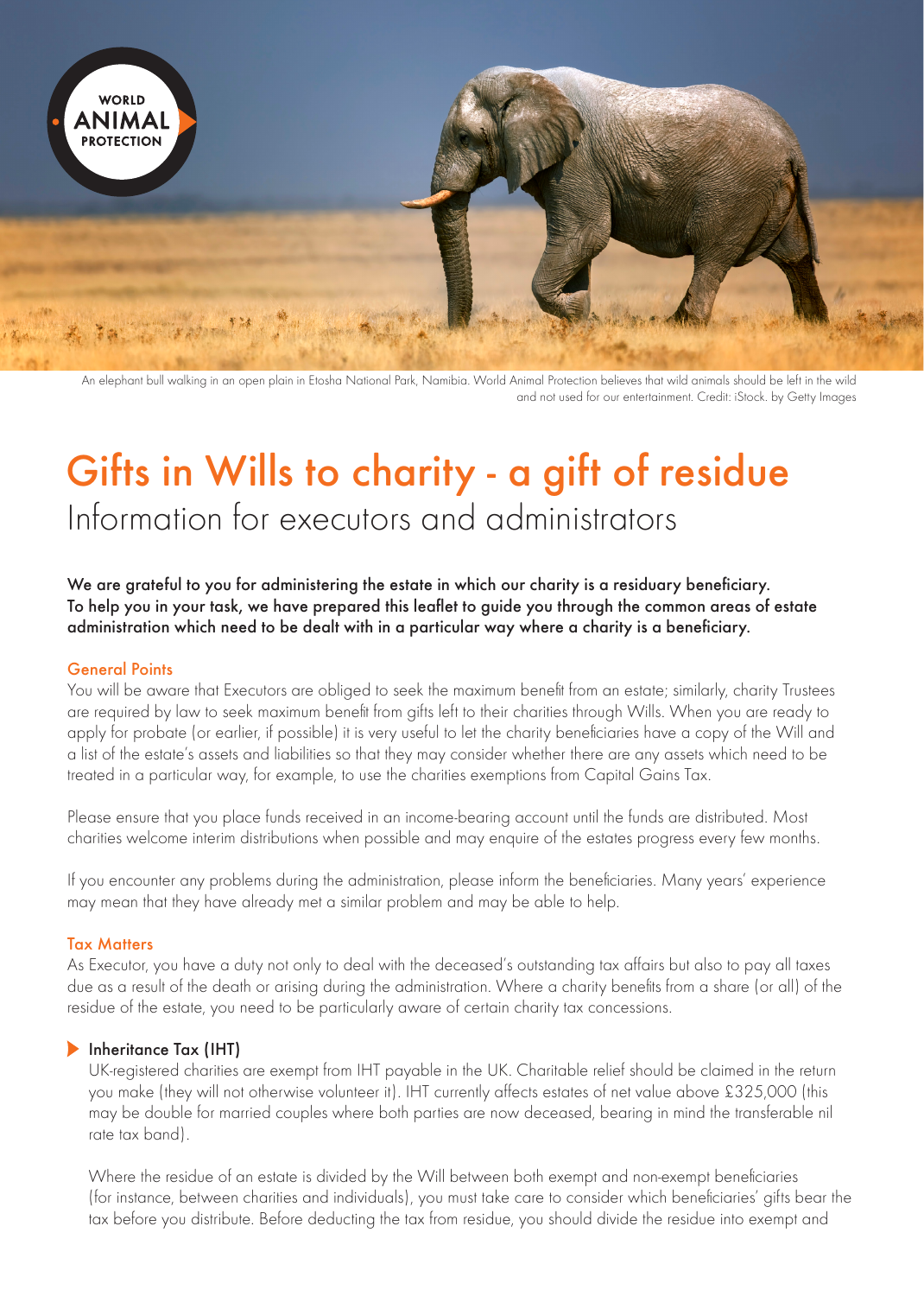non-exempt parts and then deduct the tax only from the non-exempt share. This ensures that the charity concession is applied properly. If there are specific gifts left to individuals in the Will before residue is dealt with, the situation is more complicated. You are advised to seek professional advice. In addition, most charity Legacy Officers will be able to offer assistance on this point.

# Capital Gains Tax (CGT)

Charities have an exemption from CGT. However, it may be payable when assets such as investments or property are sold which have gained in value since death. This is because the Executor is deemed to be selling as an individual, even though the assets will benefit charities.

During the tax year of the death and the following two years, there is an annual allowance of £11,100 for the executor to make a gain on an asset without needing to pay CGT. If the gain is more than the allowance, then CGT will be payable.

Accordingly, if there is a danger of Capital Gain which will exceed the annual exemption (and the funds from sale of the assets are not needed for administration purposes), you can use your power to appropriate. This is a simple book-keeping exercise. You do not need to transfer the assets to the charity(ies) before sale. Instead, you confirm to the charities that you will appropriate the assets on their behalves with their agreement, and then sell as agent (Bare Trustee) for the charities. The easiest way to do this is by a Memorandum of Appropriation. Some Legacy Officers may be able to provide you with a template Memorandum to use, which simply needs to be filled in and signed in order complete the exercise and use the charity's exemption.

If property is being appropriated, be aware that the legal procedures will be slightly different in that the property may need a special valuation be completed and that appropriation needs to take place before contracts are exchanged. Again, Legacy Officers will be able to advise you on how to proceed.

#### **Income Tax**

The deceased could have paid too much or even too little Income Tax. As a result, the deceased's estate may owe Income Tax, or it could be owed a tax refund. To make sure that the correct amount of Income Tax is paid, you should contact HM Revenue & Customs (HMRC) so that they can adjust the deceased's tax calculation.

Furthermore, Income Tax may also be due on income received after the person's death, such as rent from a property or income from the person's business. For this type of income, the executor must report this to HMRC, so that appropriate amount of tax is calculated and paid by the estate. Please note that interest received by the estate after death, including the part accrued before the date of death, is part of the income of the estate.

Charities are able to recover most of the income tax paid on their share of residue. However, they can only claim on income distributed and only at the tax rates in force in the year the Charity receives the distribution. Charities therefore appreciate regular distributions throughout the administration period. To assist in reclaiming income tax, at the end of the administration, you should provide to each charity tax deduction certificates {Form R185 (Estate Administration)} covering distributions you make during each tax year.

#### Notes on Property and Other Major Assets

If the estate assets include any form of property, whether land or buildings, it would be helpful if you would advise the charity beneficiaries at an early stage in the administration. Please consult them over the marketing, sale price and offers received. To ensure that you get the best price for the property, you should obtain written valuation reports from at least two firms of estate agents. In certain circumstances, a property may have development potential, in which case the charities would expect to be closely involved in any decisions taken. Charity Legacy Officers may ask you to gain a valuation report on other significant assets such as jewellery, paintings and investments.

#### Property contents

Many charities have a network of shops and are able to effect house clearances. Others have relationships with firms of auctioneers who will sell chattels left to charities at very favourable rates. It is very helpful to inform the charity beneficiaries as soon as possible so that they may make the necessary arrangements and so maximise the value of the bequest.